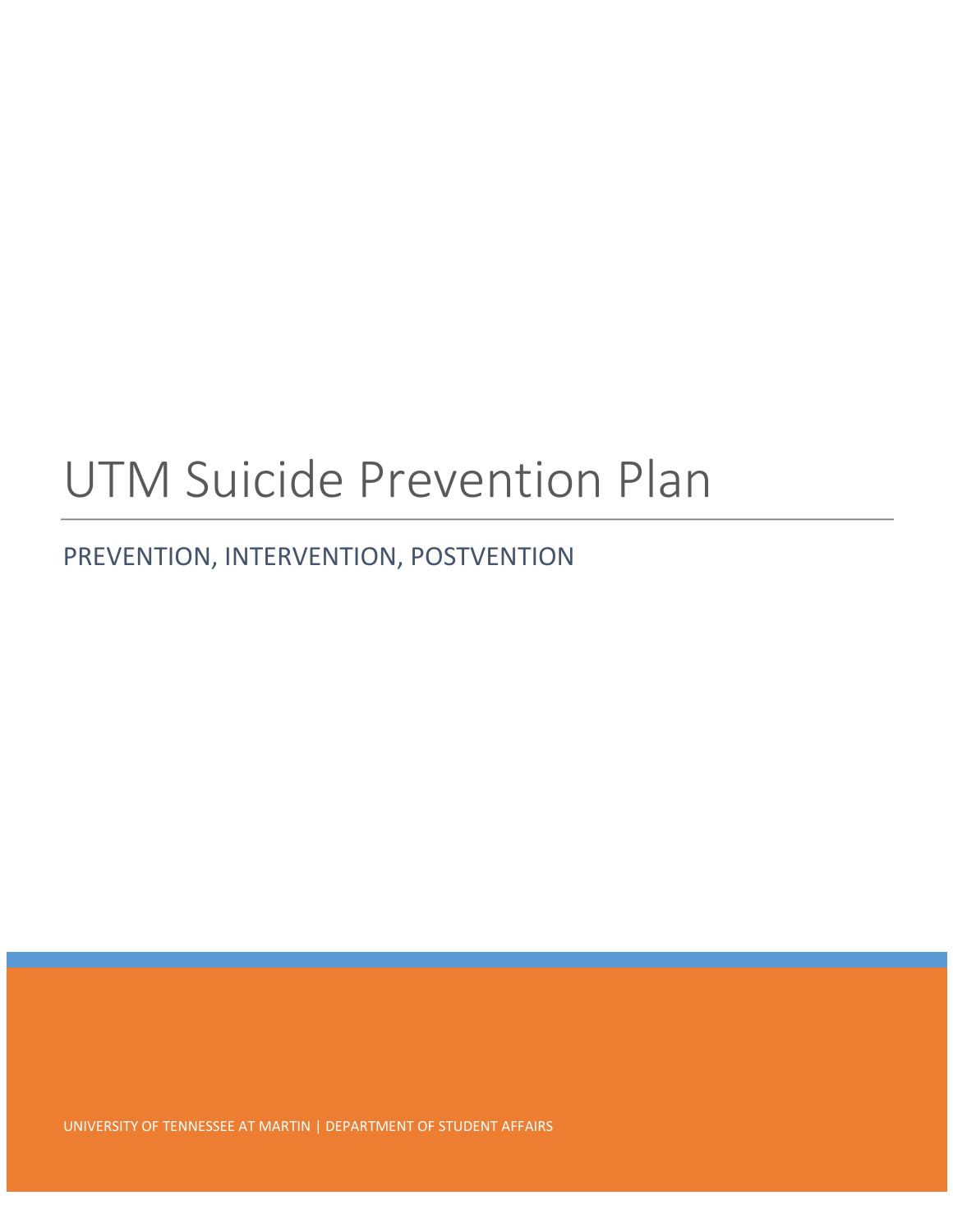## TABLE OF CONTENTS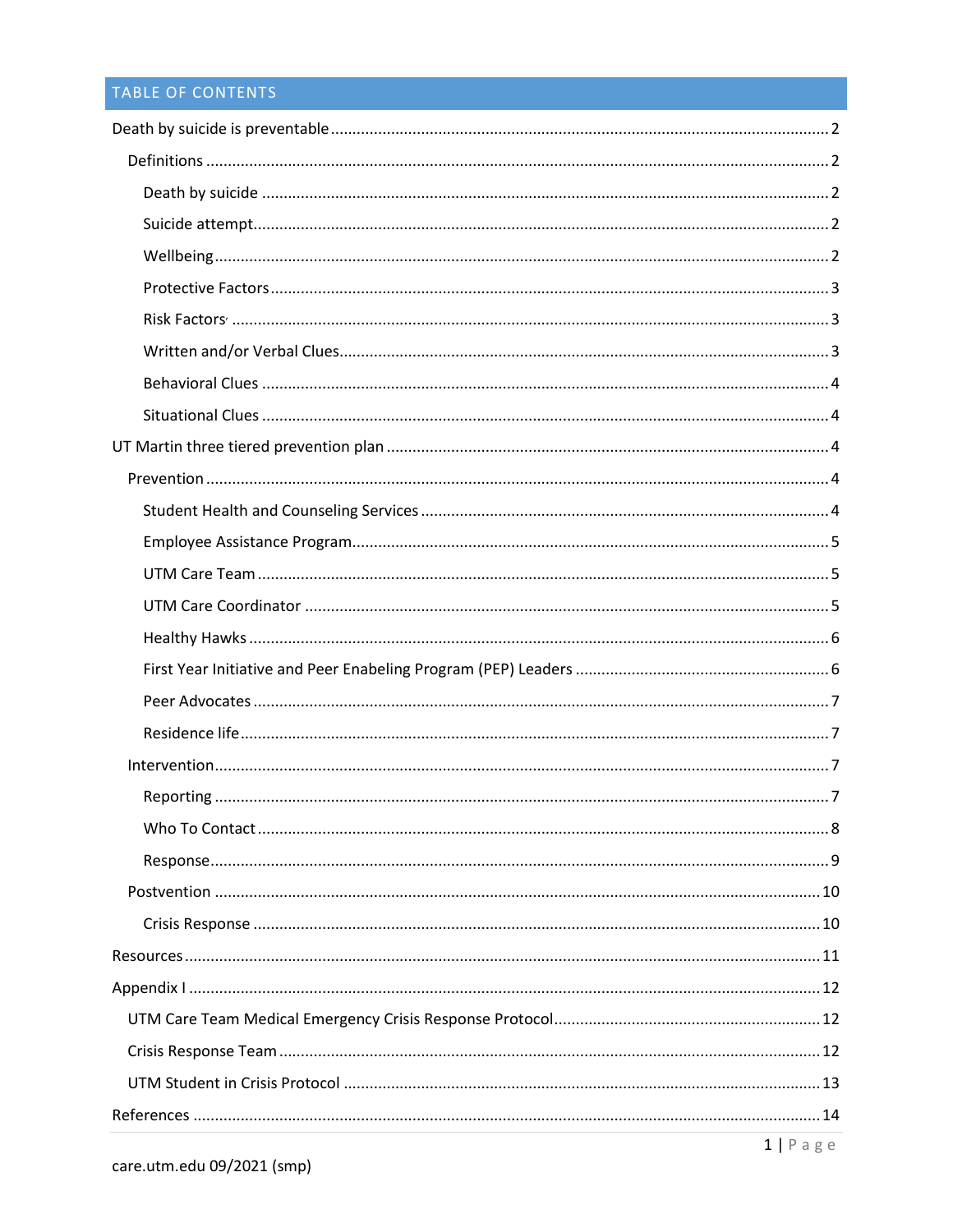## UNIVERSITY OF TENNESSEE AT MARTIN SUICIDE PREVENTION PLAN

#### <span id="page-2-0"></span>DEATH BY SUICIDE IS PREVENTABLE

The University of Tennessee at Martin is dedicated to suicide prevention efforts and has a comprehensive plan to address suicide prevention, intervention, and postvention. The most recent statistics are alarming; according to the Center for Disease Control and Prevention (CDC), death by suicide is now the second leading cause of death among traditional college aged students. Our campus is located in rural West Tennessee, which further increases the need to remain vigilant, as the CDC statistics also show a drastic increase in rate of suicide in rural counties.<sup>1</sup>

We recognize that our community is also the proud home of diverse sub-populations that may require additional types of resources, such as our military veterans, non-traditional students, and an increasing number of students who represent our multi-cultural student populations. Our efforts do not end with UTM's student population, all members of our campus community, including faculty and staff, benefit from the University's comprehensive plan.

#### <span id="page-2-2"></span><span id="page-2-1"></span>DEFINITIONS

#### DEATH BY SUICIDE

When people direct violence at themselves with the intent to end their lives, and they die because of their actions. 2

#### <span id="page-2-3"></span>SUICIDE ATTEMPT

When people harm themselves with the intent to end their lives, but they do not die because of their actions.<sup>3</sup>

#### <span id="page-2-4"></span>WELLBEING<sup>4</sup>



Overall wellness is essential to academic and personal success. The idea of wellness, or wellbeing, is complex; however, when viewed along eight dimensions, we begin to gain a meaningful understanding of what it takes to remain "well" in a holistic sense. In order to aid our campus community in achieving overall wellness, the University engages both campus and local resources.

Community members are encouraged to act as selfadvocates in seeking out ways to maintain wellness in all eight dimensions: intellectual, physical, environmental, spiritual, social, occupational, emotional, and financial. Building a strong base in each dimension allows for resiliency and flexibility when faced with adversity.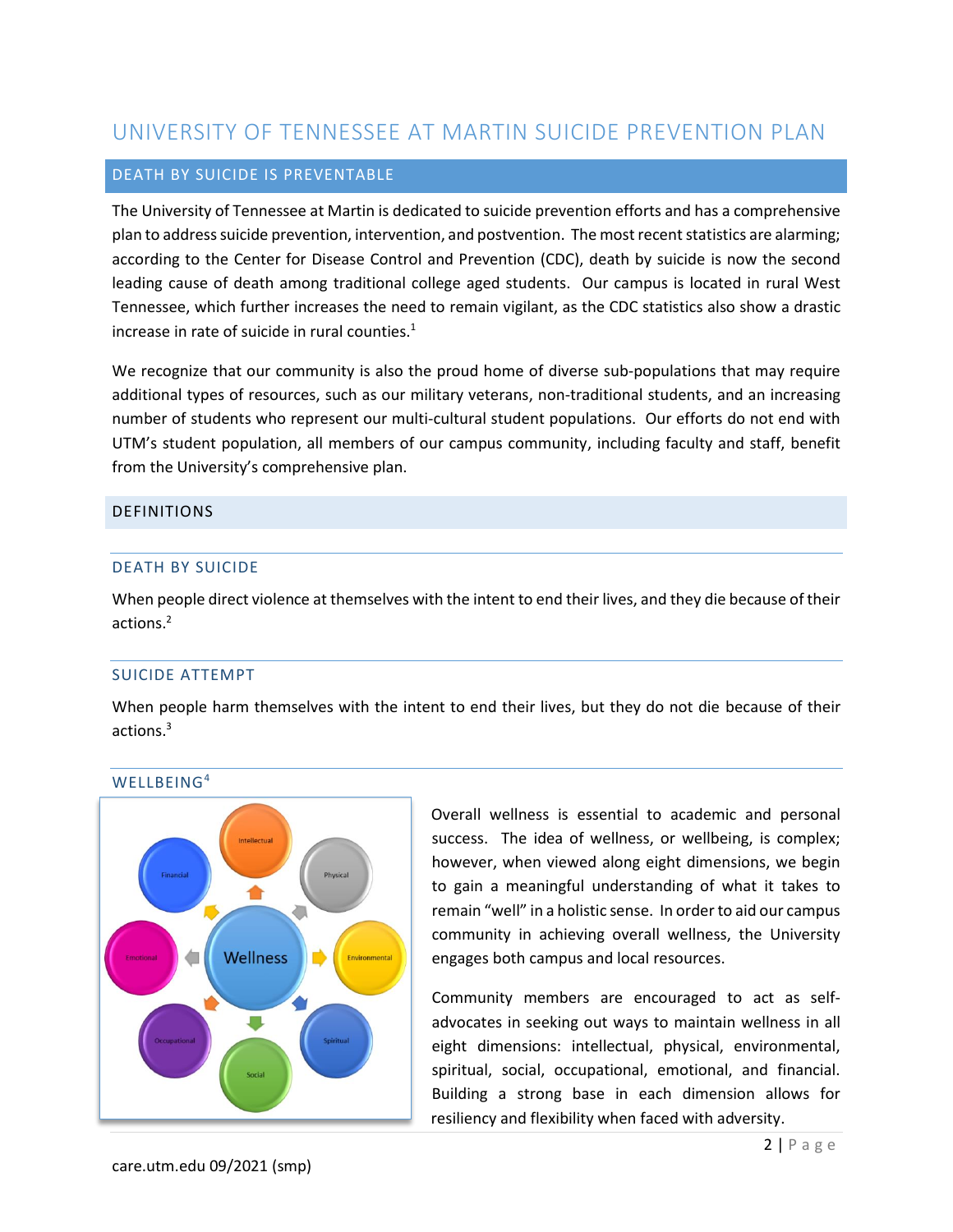Throughout the plan, we highlight these dimensions and offer resources to aid in maintaining the physical and mental health needed to support overall wellness.

#### <span id="page-3-0"></span>PROTECTIVE FACTORS<sup>5</sup>

When met with life's challenges, protective factors increase a community member's ability to navigate issues and protect people from suicide.

- Life skills necessary to problem solve, adapt to change, and the resilience to cope with challenges
- Connectedness to family, friends, and the campus a framework of support
- Access to appropriate medical care to address physical and mental health
- Spiritual and cultural beliefs that support self-preservation
- Easy access to clinical interventions and support for help seeking

#### <span id="page-3-1"></span>RISK FACTORS<sup>6,7</sup>

Certain risk factors are hallmarks of a community member in need of referral to resources. The more risk factors that are present, the higher the risk; nevertheless, just one is reason for concern and potential action.

- Previous suicide attempt of self, friend, or family member
- Death by suicide of friend or family member
- Talking, posting on social media, or texting about suicide
- Substance use opioids, alcohol, and marijuana are all depressants
- Social isolation
- Feelings of hopelessness
- Easy access to lethal means
- Clinical depression or other mood disorders
- Chronic disease or disability
- Impulsive or aggressive tendencies
- Loss (relational, social, work, financial)
- Strong wish to die a preoccupation with death (thoughts, music, reading, writing)

#### <span id="page-3-2"></span>WRITTEN AND/OR VERBAL CLUES<sup>8</sup>

Distress is often conveyed through words. Written and/or verbal clues can be either direct, or more coded, indirect communications. We have experienced an increase in student's expressing distress or intent via social media posts and text messages.

#### Direct:

- I've decided to kill myself.
- I wish I were dead.
- I'm going to commit suicide.
- I'm going to end it all.

#### Indirect:

- I'm tired of life, I just can't go on.
- My family would be better off without me.
- Who cares if I'm dead anyway.
- I just want out.
- I won't be around much longer.
- Pretty soon you won't have to worry about me.
- I just want to go to sleep and never wake up.
- If (such and such) doesn't happen, I'll kill myself.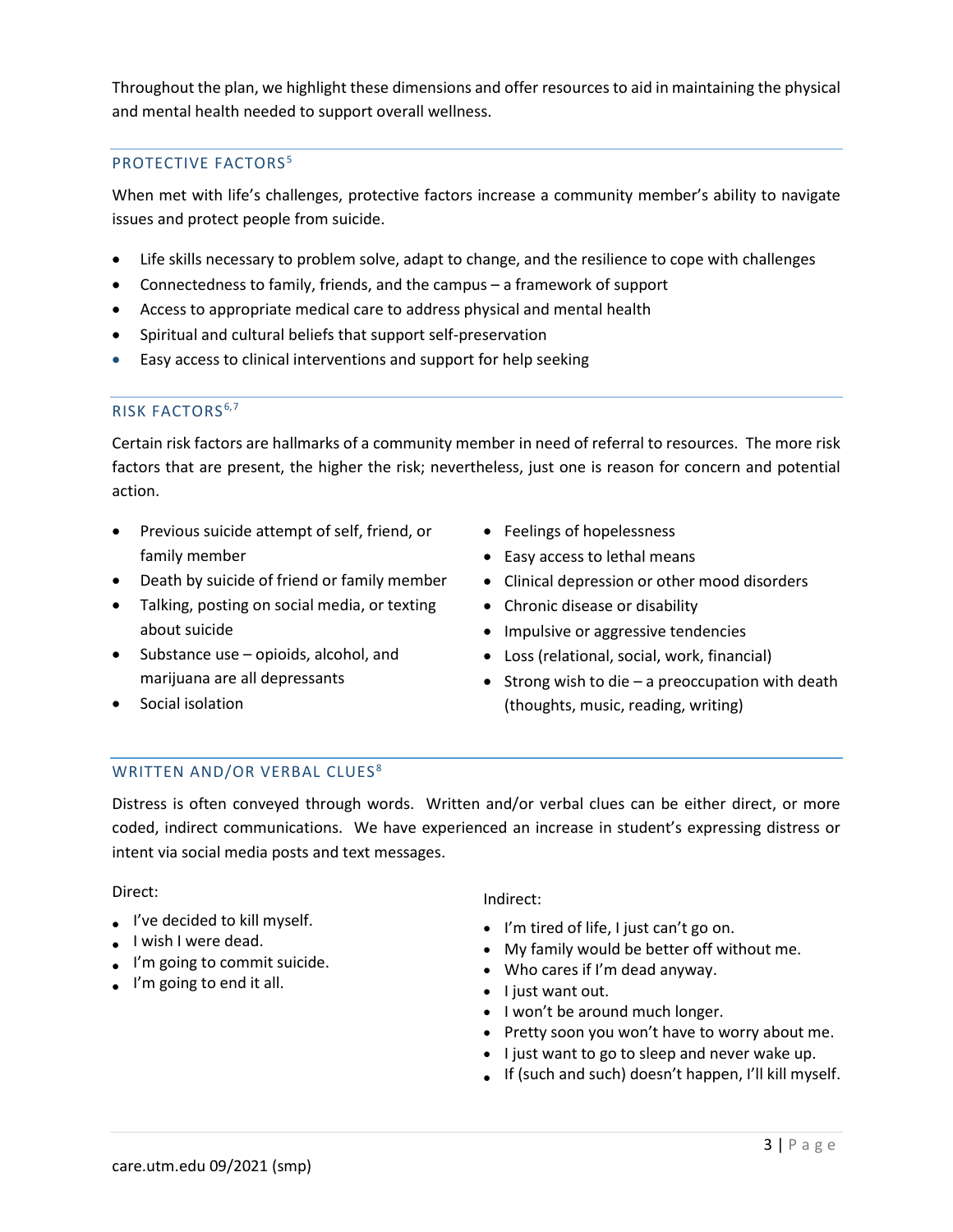#### <span id="page-4-0"></span>BEHAVIORAL CLUES<sup>9</sup>

There is often indication that someone is nearing a crisis point, the following behavioral clues indicate a need for concern.

- Past suicide attempt
- Gaining access to a firearm or stockpiling pills
- Giving away prized possessions
- Impulsivity/increased risk taking
- Unexplained anger, aggression, and/or irritability
- Baseline behavior changes (positive or negative)
- Sudden decline in job or academic performance
- Drastic change in appearance or mannerisms
- Self-destructive acts (i.e. cutting)
- Physical symptoms (eating, sleeping, headaches, stomach problems, menstrual irregularities)
- Perfectionism

#### <span id="page-4-1"></span>SITUATIONAL CLUES<sup>10</sup>

Risk of suicide increases when harmful or stressful situations occur:

- Being expelled from school or fired from a job
- Family problems or alienation change in level of interaction
- Loss of any major relationship or change in relationship status
- Death of friend or family member (especially if by suicide)
- Diagnosis of serious or terminal illness
- Financial problems of self or family
- Sudden loss of freedom or fear of punishment
- Feeling embarrassed or humiliated in front of peers
- Recent disappointment or rejection
- Being a victim of assault or bullying

#### <span id="page-4-2"></span>UT MARTIN THREE TIERED PREVENTION PLAN

UT Martin has a three-part plan for suicide prevention: Prevention, Intervention, and Postvention.

#### <span id="page-4-3"></span>PREVENTION

The first tier of this plan involves prevention efforts. Much like protective factors, these programs, offices, and initiatives act to educate, inform, and build a framework of support for our campus community.

#### <span id="page-4-4"></span>STUDENT HEALTH AND COUNSELING SERVICES

The mission of Student Health and Counseling Services (SHCS) is to assist students in achieving and maintaining wellness by providing medical and counseling services that address the unique needs of college students. Students are encouraged to take a holistic approach to wellbeing by actively taking responsibility for their own health, both physical and mental. Student Health and Counseling Services offers a positive approach to supporting a student's healthy lifestyle through the development of physical, emotional, intellectual, spiritual and social well-being.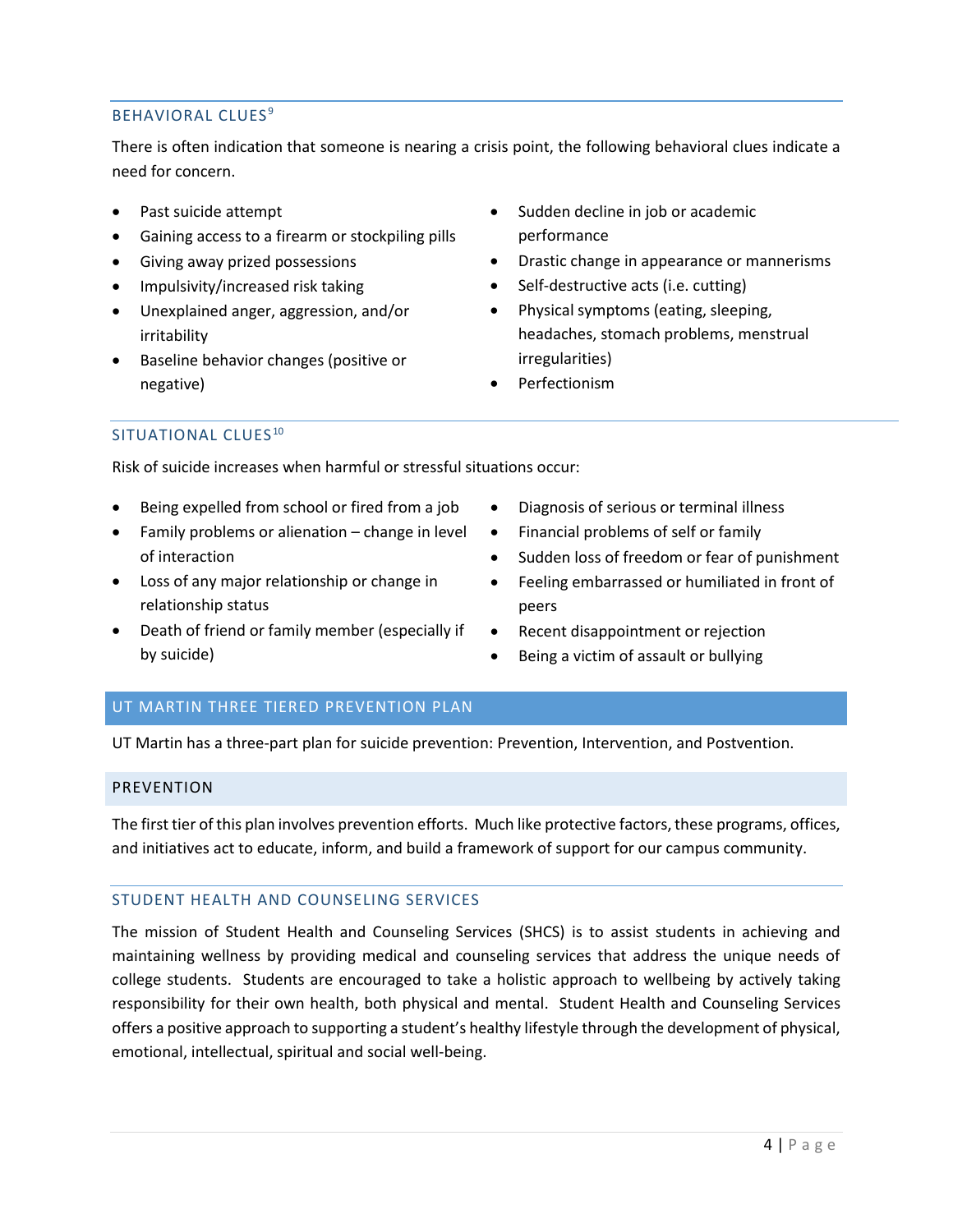UTM Student Health and Counseling Services (SHCS) is located on the Martin Campus at 609 Lee Street, Martin, TN. This campus resource offers office visits to students who are currently enrolled in classes and paying the student health fee. The staff at SHCS is committed to delivering professional mental and physical health services to a diverse student body. [Click here to take a free mental health screening.](https://screening.mentalhealthscreening.org/UTMartin)

- o Monday Friday
- o 8:00 am to 5:00 pm
- o To schedule an appointment call **(731) 881-7750**
- o COUNSELING Call-In Hours:
	- o Monday Friday 12:00 to 2:00 pm
- o Closed during all University Administrative Closings
- o [Student Health and Counseling Services Website](https://www.utm.edu/departments/shcs/)
- o Mental Health Crisis Helpline: [\(731\) 881-7743](mailto:dbelew@utm.edu)
	- $\circ$  Available 24/7, answered by a trained clinician

#### <span id="page-5-0"></span>EMPLOYEE ASSISTANCE PROGRAM

The UTM Employee Assistance Program (EAP) offers free, confidential assistance to employees and their families and provides a wide range of resources to support employees dealing with many challenges, including but not limited to:

- Suicidal thoughts
- Grief and loss
- Depression, anxiety and stress
- Family concerns

<span id="page-5-1"></span>EAP is available 24/7, and can be reached at 855-HERE4TN (855.437.3486), or at [www.here4tn.com](http://www.here4tn.com/)

#### UTM CARE TEAM

The UTM Care Team is a multi-disciplined committee including faculty, staff, and a Care Coordinator/Case Manager, dedicated to providing support to students. The team meets on a regular basis and has a mission of collaborative problem solving to aid in removing barriers to student success. Additionally, the team provides educational outreach to both employees and students on topics such as Autism Awareness, Trauma Informed Practices, Bystander Intervention, Post Traumatic Stress Disorder, Veterans assistance, Question, Persuade, Refer (QOR) suicide prevention training, depressive disorder, anxiety, and more. The team includes a Crisis Response Team and a Behavioral Threat Assessment Team.

UTM Care Team aids the campus community during periods of crisis, such as the loss or serious injury of a student. The team's Multi-disciplined make-up allows for interactions across campus, uniting Athletics, Student Affairs, Academic Affairs, and other administrative entities. Visit [care.utm.edu](http://www.care.utm.edu/) for additional information and links to campus resources including the Hawk Alert.

#### <span id="page-5-2"></span>UTM CARE COORDINATOR

Higher Education Case Managers serve their institutions by coordinating outreach, intervention, and support efforts across campus and community systems to assist students. Referrals may include students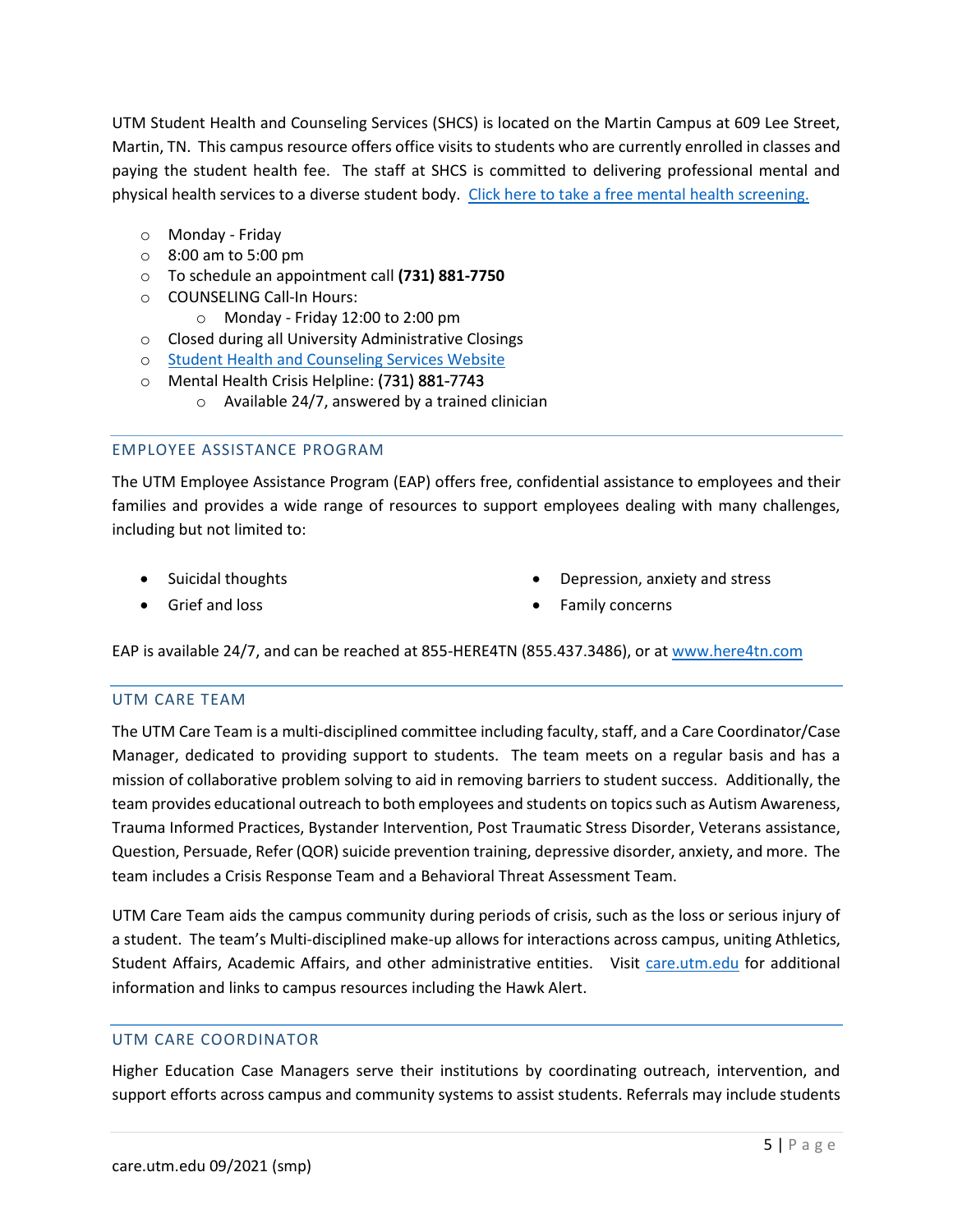who are facing crises, experiencing life stressors, and/or encountering barriers that are limiting their personal, professional, or academic success.

At UTM, the Care Team coordinates the proactive and follow-up case management services for students referred for personal, emotional, mental health, and/or academic concerns in a non-clinical setting. Our Care Team coordinates care within the community as well as across campus resources such as the Student Health and Counseling Services, Office of Disability Services, Student Success Center, Office of Financial Aid, etc.

The Care Coordinator is located in the Office of Student Conduct and Care in the Hall Moody Administration Building, Room 222.

- o Monday Friday
- o 8:00 am to 5:00 pm
- o To schedule an appointment call **(731) 881-7703**
- o Closed during all University Administrative Closings
- o **24/7 Submit a Hawk Alert** [care.utm.edu](http://www.care.utm.edu/)
	- $\circ$  Crisis Response Team operates 24/7 year-round, someone is always on call and will respond to Hawk Alerts

#### <span id="page-6-0"></span>HEALTHY HAWKS

The mission of Healthy Hawks - UTM Healthy Campus Initiative aims to develop a culture of wellness at the University of Tennessee at Martin by implementing sustained strategies that promote healthy behaviors to improve the health of faculty, staff, and students.

The purpose of the Healthy Hawks - UTM Healthy Campus Initiative is to build capacity and to perform ongoing assessment, planning, implementation, and evaluation of health promotion strategies and to make recommendations for policy change.

Healthy Hawks - UTM Healthy Campus Initiative contributes to the reduction of preventable negative health outcomes among the students, faculty, and staff at the University of Tennessee at Martin. More information can be found at [http://www.utm.edu/healthyhawks.](http://www.utm.edu/healthyhawks)

#### <span id="page-6-1"></span>FIRST YEAR INITIATIVE AND PEER ENABELING PROGRAM (PEP) LEADERS

The UT Marti[n First-Year Initiative](https://www.utm.edu/departments/fyi/) is a unique program designed to help students with their transition to university life. The first step of the First-Year Initiative is SOAR, Summer Orientation and Registration. During SOAR, prospective students meet with academic advisors and register for classes. Additionally, students and parents receive information about various student services including academic support, housing, financial aid, and student involvement.

The second step of the First-Year Initiative involves the active participation of students in the General Studies 101 course (GENS 101). The GENS 101 course begins during Welcome Weekend, which occurs the weekend prior to the start of classes in the Fall Semester. A faculty mentor and a [peer counselor](https://www.utm.edu/departments/fyi/pep_leaders.php) (PEP Leader) lead the group during Welcome Weekend and throughout the GENS 101 class. PEP Leaders are trained in QPR Suicide Prevention.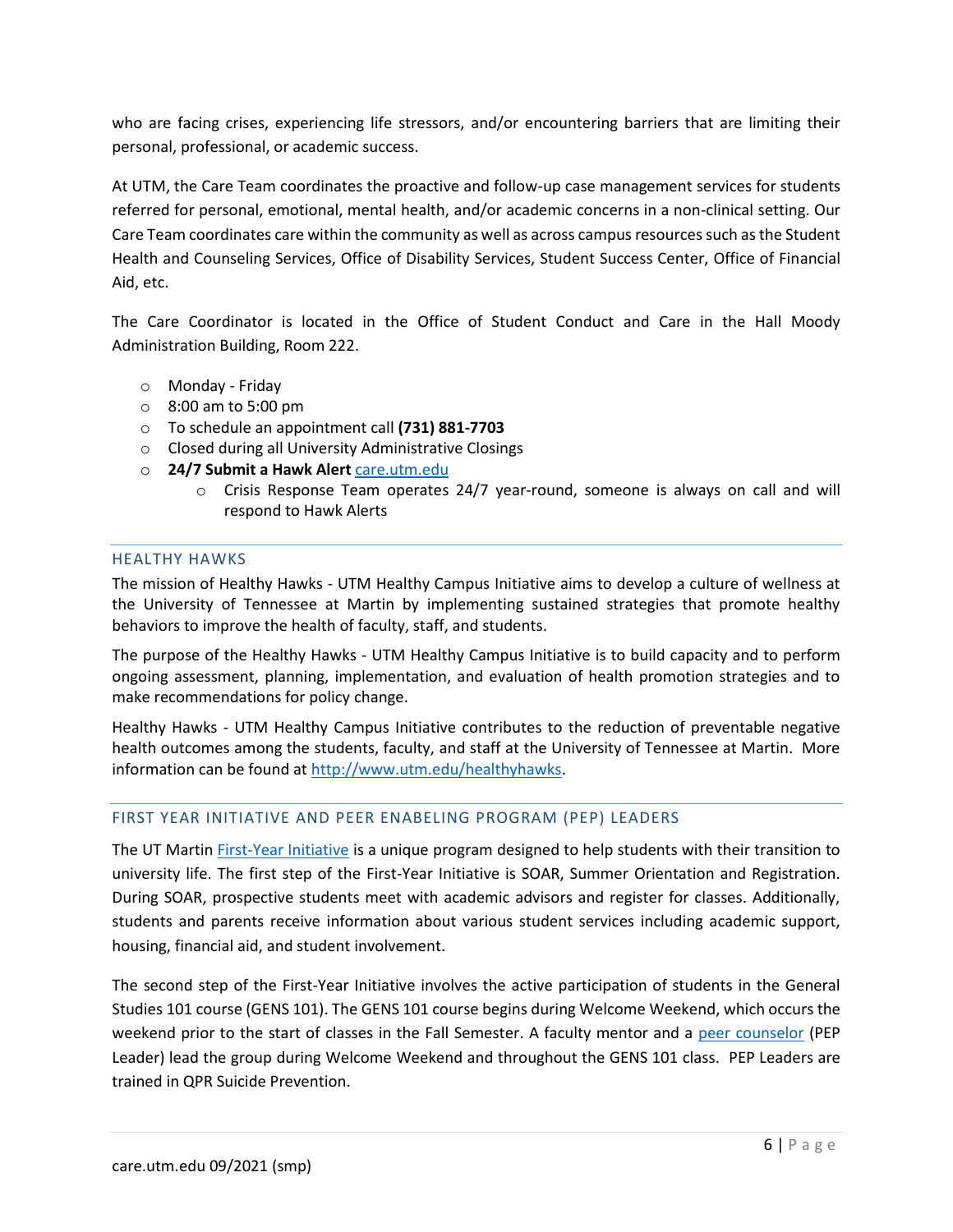#### <span id="page-7-0"></span>PEER ADVOCATES

The Peers Educated for Early Response (PEER) Advocate program trains students to aid peers and act as mental health advocates on campus. The program educates the PEER Advocates in mental health awareness, increases their ability to recognize signs of depression, and identify students who may benefit from connection with resources for mental and/or physical health.

#### <span id="page-7-1"></span>RESIDENCE LIFE

UTM Residence Life employs full-time professional live-in staff and student Resident Assistants (RA) to help manage the campus residential experience. The Residence Life program is committed to ensuring all staff are trained with the ability to serve as a first-line response to a variety of student concerns and incidents. All staff receive training in Mental Health First Aid, suicide prevention training, and bystander intervention training. Professional staff are also certified for NARCAN usage with access to the life-saving drug in every hall.

#### <span id="page-7-2"></span>INTERVENTION

Should a community member exhibit warning signs of suicidality, which may include risk factors, behavioral clues, situational clues, or making indirect (coded) or direct verbal/written statements about suicide, reporting is easy.

#### <span id="page-7-3"></span>REPORTING

To aid the community in knowing how to respond, the campus has a UTM Student in Crisis Protocol, also known as the "Red Light Protocol." Campus community members are instructed to contact 911 or the Department of Public Safety (DPS), **(731) 881-7777**, when a perceived potential for harm exists. If the person is not at risk of imminent danger, community members may submit an online Hawk Alert online, 24/7; contact UTM Mental Health Crisis Helpline **(731) 881-7743** to speak with a trained clinician 24/7; call Student Health and Counseling Services (SHCS), (**731) 881-7750**, Monday – Friday during business hours; contact a member of the Care Team, **(731) 881-7703**, [UTMCareTeam@utm.edu,](mailto:UTMCareTeam@utm.edu) or personal contact. In addition, the Care Team and SHCS provide students with the contact numbers for the local community crisis team, national suicide prevention lifelines and crisis text number, in printed and online media.

The Hawk Alert reporting system, under the umbrella of the Care Team, has a dedicated response team who work directly with the Department of Public Safety, Residence Life, and other offices as deemed necessary, to support students who may be in need of additional support. Our goal is to reach students in distress, prior to crisis; however, the program is responsive to all reports.

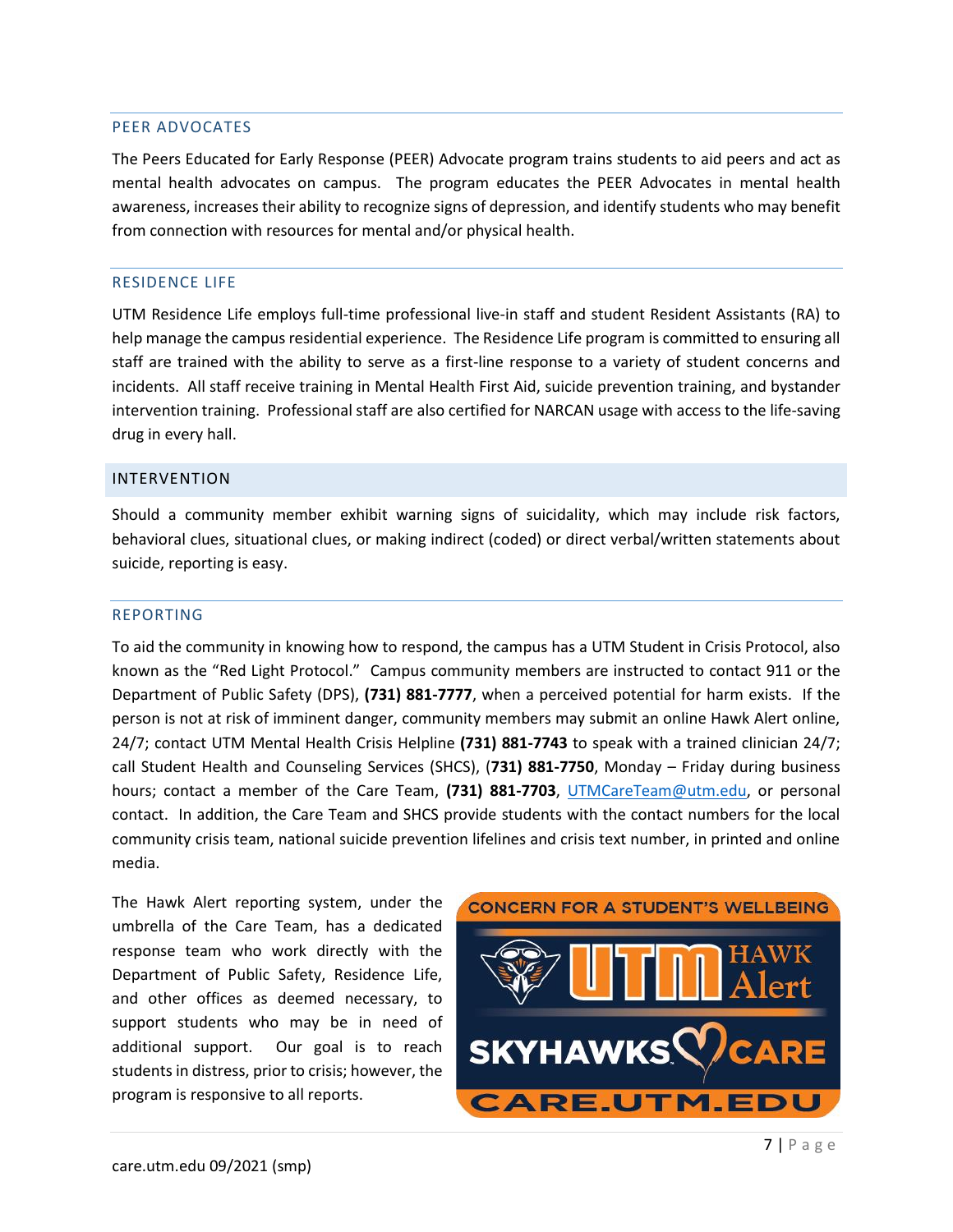

#### <span id="page-8-0"></span>WHO TO CONTACT

#### EMERGENCY **911**

Call 911 If a student exhibits severe distress, has stated or alluded to having a suicide plan and lethal means, has made statements that they are experiencing suicidal thoughts, or have indicated they have made a current attempt to kill themselves. If there is any indication that there is a firearm involved, call 911. Firearm lethality requires professional support and immediate action.

#### DEPARTMENT OF PUBLIC SAFETY **(731) 881-7777**

UTM's campus police force will accept reports of concern and respond to members of the campus community in need of intervention. UTM DPS Officers are trained annually in responding to crises. They can perform welfare checks on community members to assess safety and will take necessary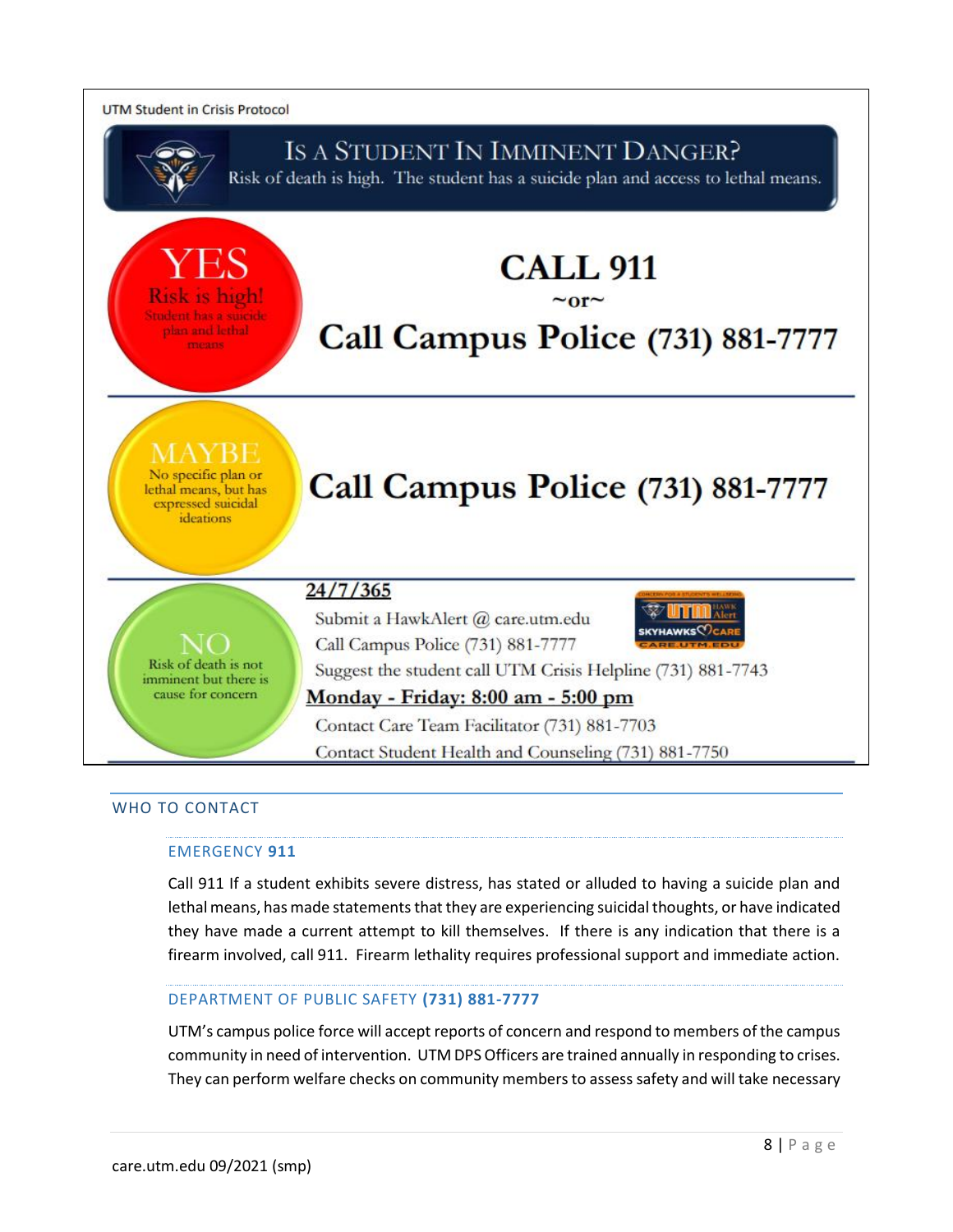steps to ensure safety if it is in question. UTM DPS notifies the Crisis Response Team every time a student is transported to the hospital from campus.

#### CARE TEAM HAWK ALERT **[CARE.UTM.EDU](http://www.care.utm.edu/)**

The Hawk Alert is a 24/7/365 online reporting tool that allows community member to alert the Care Team's Crisis Management Team if they are concerned for a student. Hawk Alert is not a replacement for contacting Campus Police or calling 911 in cases of imminent danger. All alerts are triaged within hours of being received, often within minutes. Should immediate intervention be required, appropriate measures are taken to alert those on campus who can offer assistance.

#### STUDENT HEALTH AND COUNSELING SERVICES **(731) 881-7750**

Concerned community members may contact the office for consultation Monday thru Friday, 8:00 am to 5:00 pm. Call-in hours are weekdays from 12:00 am to 2:00 pm, and the staff will triage crisis situations as needed. Students with a mental health crisis can call 731-881-7743 or walk-in during normal operating hours.

#### REGIONAL AND NATIONAL SUPPORT

- Pathways Crisis Line: (800) 372-0693
- TN State Crisis Line: (855) 274-7471
- National Suicide Prevention Lifeline: (800) 273-8255
- Crisis Text Line: Text TN to 741741

#### <span id="page-9-0"></span>RESPONSE

#### CRISIS RESPONSE TEAM

The Crisis Response Team is comprised of six Student Affairs administrators who respond when a student has been transported to the hospital. One of the team members is on-call every day of the year, and the team maintains an open line of communication with one another to further aid in responsiveness. If a student has been transported to the hospital for a suicide attempt or suicidal thoughts, a member of the Crisis Response Team will stay with the student until parents or the student's support person arrives at the hospital. If the student is transferred to the ICU, the Crisis Response Team member will establish communication with the parents or support person and meet them at the hospital upon arrival.

Contacting the student's parents or support person is initiated by DPS if the student is transported to the hospital. In the absence of being able to reach someone, the on-call Crisis Response Team member will continue to attempt contact. Once contact has been established, the CRT member will relay only basic information, provide the phone number for the hospital, facilitate a conversation with the student if medically advised, and explain the crisis evaluation process for Weakley County.

#### BEHAVIORAL THREAT ASSESSMENT TEAM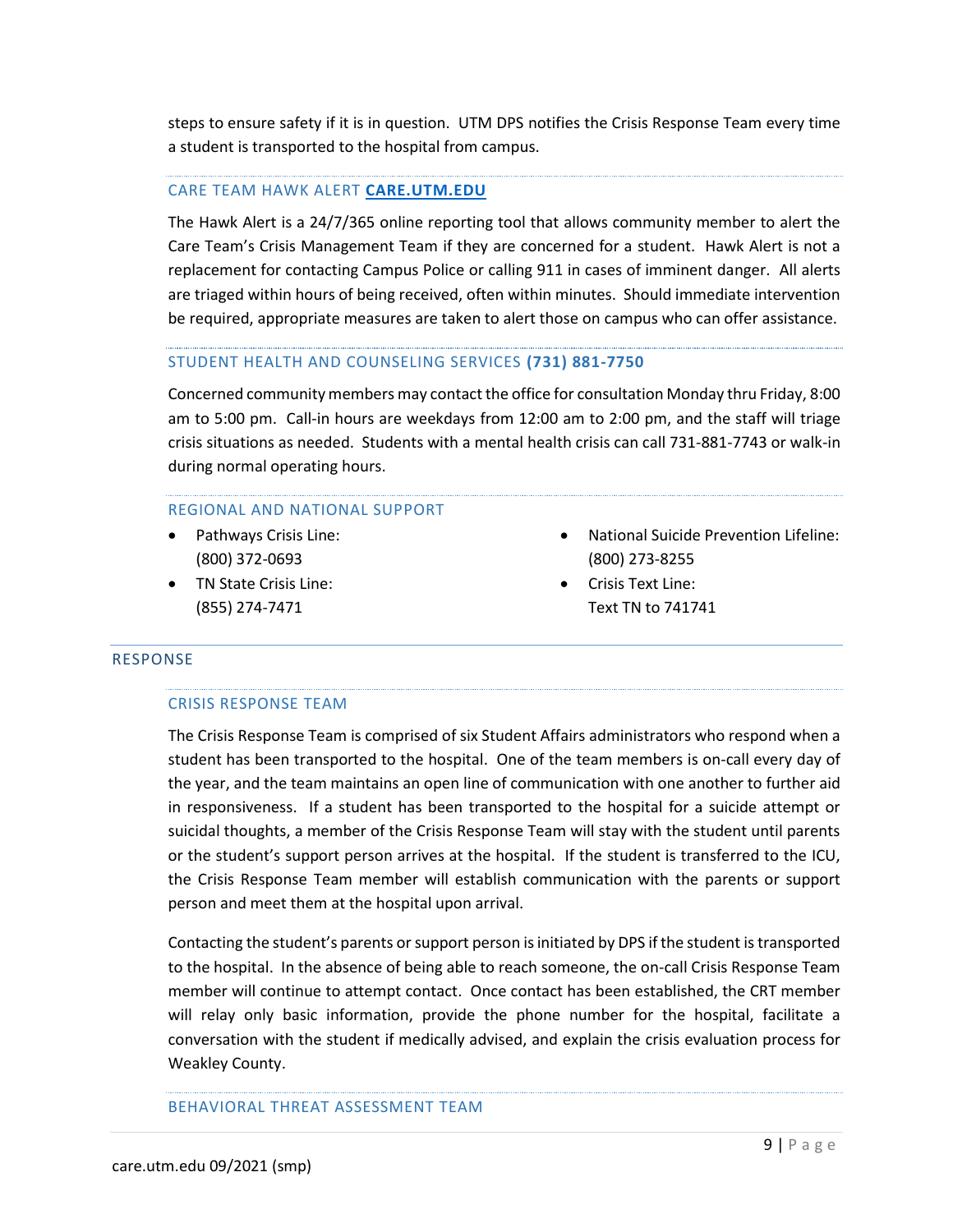Select members of the Care Team comprise the university's Behavioral Threat Assessment Team. The team engages in best practices as established by the National Behavioral Intervention Team Association (NaBITA) and utilized industry specific rubrics and tools for assessing potential for violence on campus.

#### STUDENT HEALTH AND COUNSELING SERVICES

In addition to normal operating hours, UTM SHCS offers Call-in appointments at designated times daily, 12:00 to 2:00 pm, Monday thru Friday. Additionally, the office will triage students who are in crisis any time during the business day. Students may call to make an appointment **(731) 881- 7750**. Call-in times allow first-time visitors to have an assessment and receive immediate care.

#### CARE TEAM AND CASE MANAGEMENT

Students gain the support of a Care Team case manager to help navigate academic and resource concerns upon returning to campus. The protocol used for a student returning from a Serious Medical Condition may recommend establishment of a written safety plan, regular check-in meetings with a Care Team case manager, or referral to appropriate university resources or local agencies.

#### EMPLOYEE ASSISTANCE PROGRAM

Available to employees 24/7, and staffed by trained counselors who will aid the employee in finding local resources for continuing mental health.

#### <span id="page-10-0"></span>POSTVENTION

Following the loss of a campus community member to suicide, the University is dedicated to assisting the campus recover from loss, decrease trauma, and prevent additional suicides. The Survivors of Suicide Loss Task Force<sup>11</sup> defines postvention as an organized response in the aftermath of a suicide to accomplish any one or more of the following:

- To facilitate the healing of individuals from the grief and distress of suicide loss
- To mitigate other negative effects of exposure to suicide
- To prevent suicide among people who are at high risk after exposure to suicide

#### <span id="page-10-1"></span>CRISIS RESPONSE

#### DEATH OF A STUDENT PROTOCOL

The University has an established protocol to guide administrators in the unfortunate event of a student death; the manner of death does not alter the protocol. Our process does not release cause of death and is intentional about identifying and providing support to those students affected by the loss of a friend and/or classmate.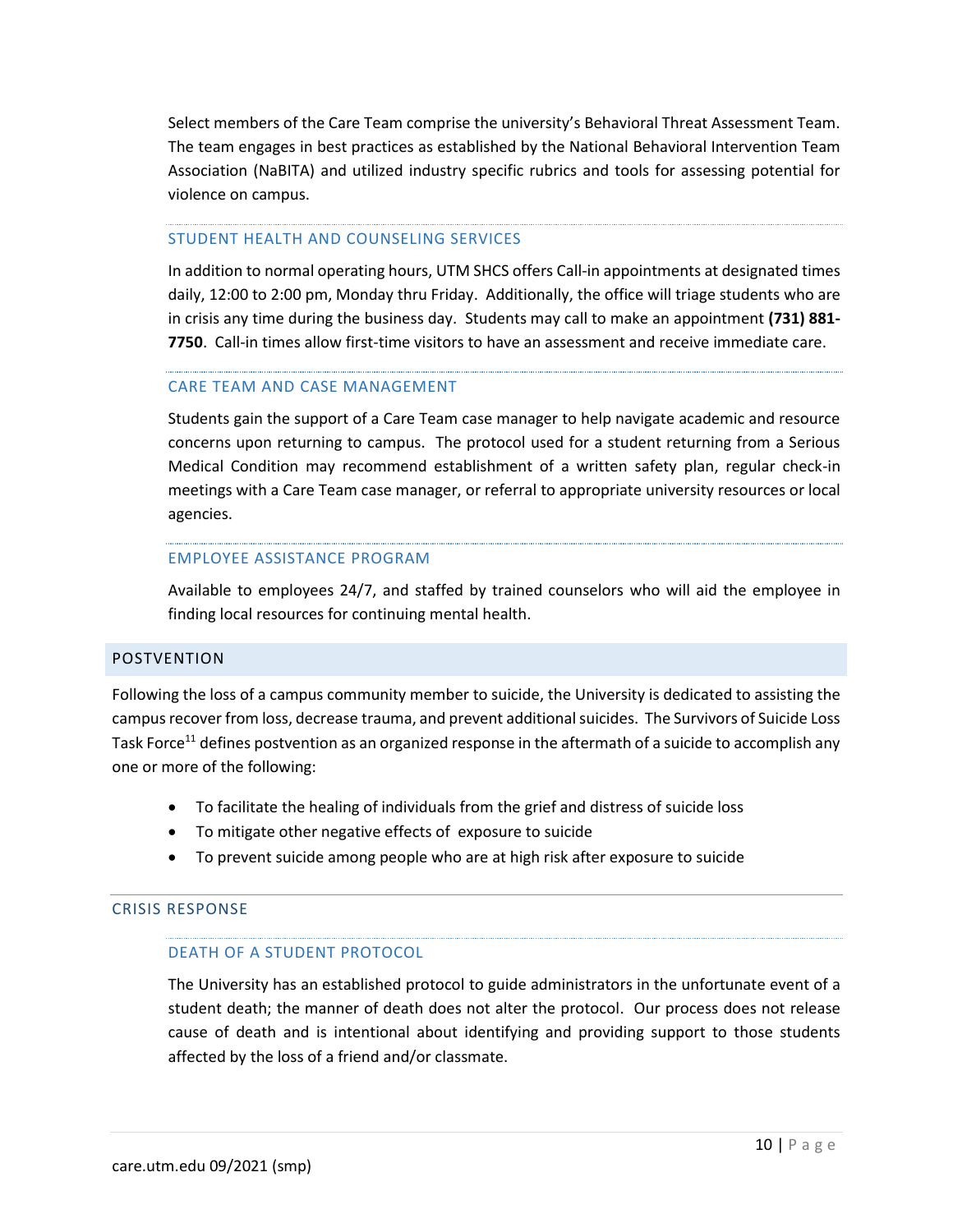#### CRISIS RESPONSE TEAM

The University's Crisis Response Team will act as the point of contact for all postvention activities. The team will work to coordinate communications, provide administrative updates, facilitate and aid in providing mental health support services to the campus community, and be a point of contact for parental concern. Should additional community resources be beneficial, the CRT will coordinate with local mental health providers and the Tennessee Suicide Prevention Network for assistance.

#### COORDINATION WITH COMMUNITY RESOURCES

The University's Crisis Response Team will coordinate with additional community resources if deemed beneficial; the CRT will coordinate with local mental health providers and the Tennessee Suicide Prevention Network for assistance.

#### <span id="page-11-0"></span>RESOURCES

## **EMERGENCY** & CRISIS

Emergency 911

**UTM Department of Public Safety** (731) 881-7777

**UTM Mental Health Crisis Helpline**  $(731) 881 - 7743$ 

**Crisis Text Line** Text 'TN' to 741741 to begin texting

**National Suicide Prevention Lifeline** 1-800-273-TALK(8255)

> **LGBTQ TrevorLifeline** 1-866-488-7386

**Pathways Crisis (Tennessee)** 1-800-372-0693

## **LOCAL & STATE RESOURCES**

**UTM Student Health and Counseling Services** (731) 881-7750 Lee Street, Martin, TN

**Carey Counseling**  $(731)$  480-0011 Hannings Ln, Martin, TN

**New Perspectives** (731) 587-3545 Hawks Rd, Martin, TN

**Pathways**  $(731) 885 - 9333$ Mt Zion Rd, Union City, TN

**TN Redline - Substance use and Treatment Referrals** 1-800-889-9789

### **REPORTING** & SUPPORT

**National Sexual Assault Hotline** 1-800-656-HOPE (4673)

**WRAP - Wo/Men's Resource & Rape Assistance Program** 1-800-273-8712

> **TITLE IX**  $(731) 881 - 3505$ TitleIX@utm.edu

**Office of Student Conduct and Care** (731) 881-7703 studentconduct@utm.edu

> **UTM Care Team** (731) 881-7703 utmcareteam@utm.edu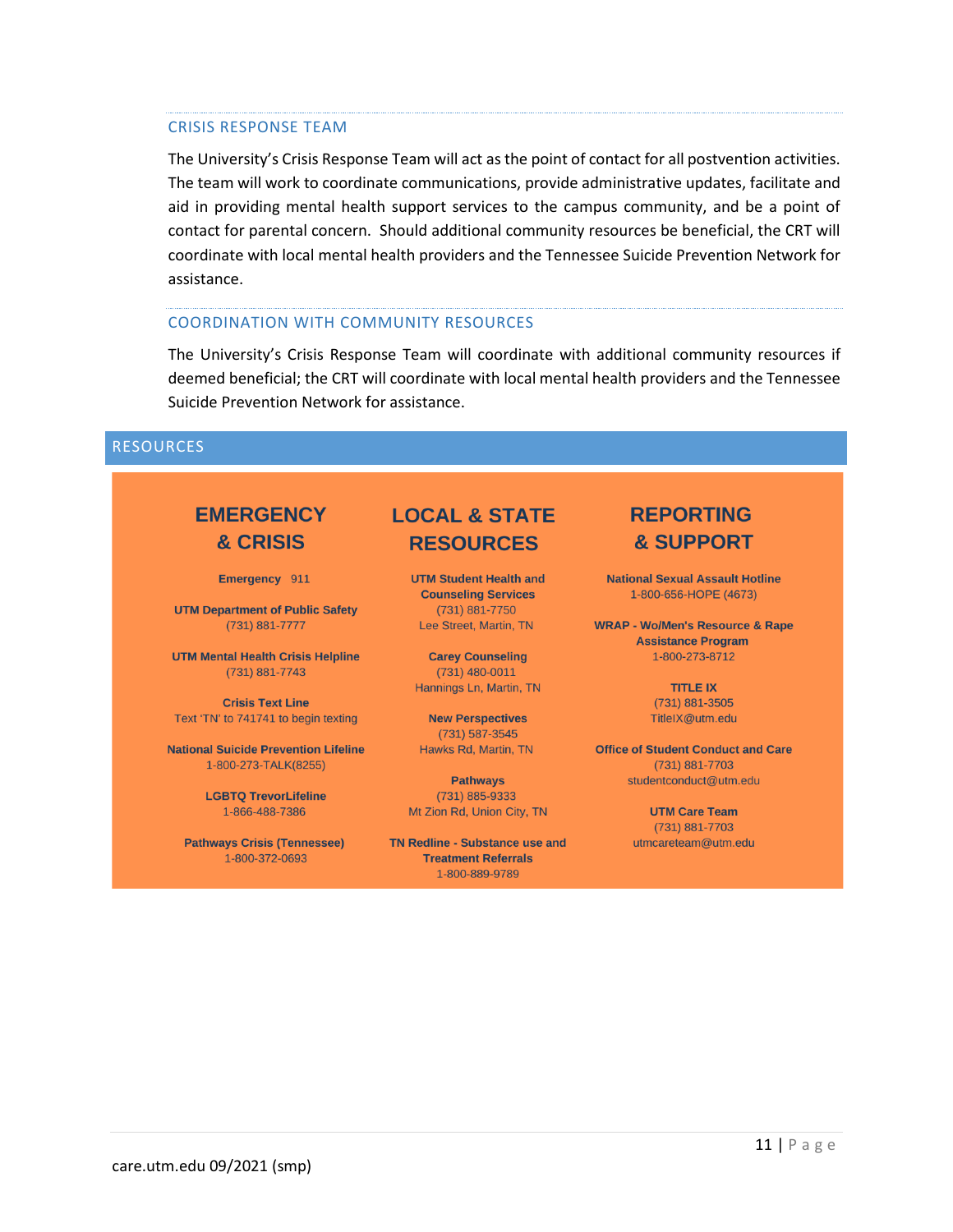#### <span id="page-12-0"></span>APPENDIX I

#### <span id="page-12-1"></span>UTM CARE TEAM MEDICAL EMERGENCY CRISIS RESPONSE PROTOCOL



## <span id="page-12-2"></span>CRISIS RESPONSE TEAM (CRT)

#### **CRT MEMBERS**

| Assistant Vice Chancellor for Student Affairs and Dean of Students | John Abel                 |
|--------------------------------------------------------------------|---------------------------|
| Assistant Vice Chancellor for Residence and Student Life           | Gina McClure              |
| Assistant Director of Residence Life                               | Ryan Martin               |
| Clinical Coordinator for Student Health and Counseling Svc         | Jenifer Hart (Consulting) |
| Director, Student Conduct and Care                                 | Shannon Perry             |
| <b>Student Affairs Coordinator and FYI</b>                         | George Daniel             |
| Care Coordinator/Outreach and Support                              | Alyson Newman             |
|                                                                    |                           |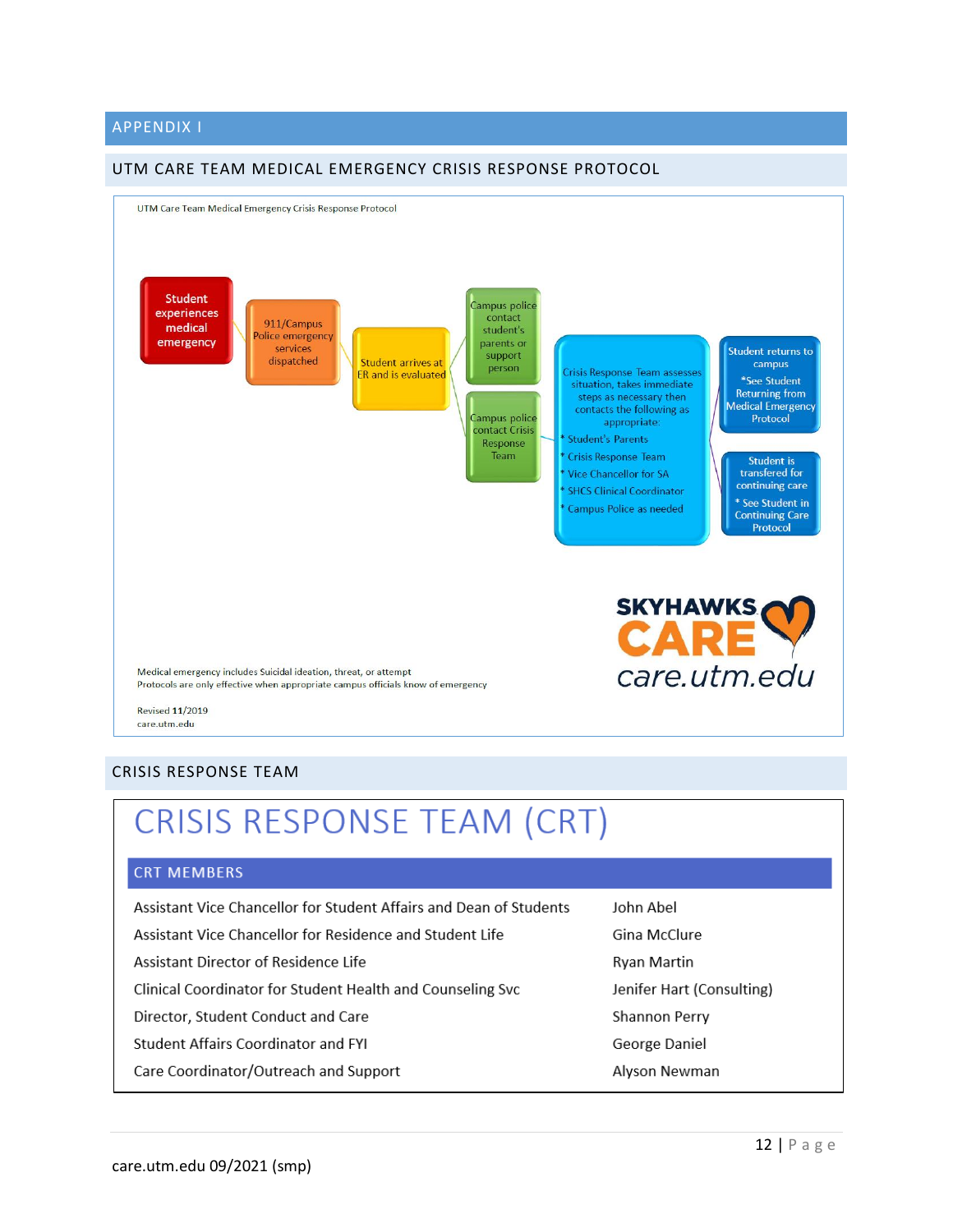#### <span id="page-13-0"></span>UTM STUDENT IN CRISIS PROTOCOL